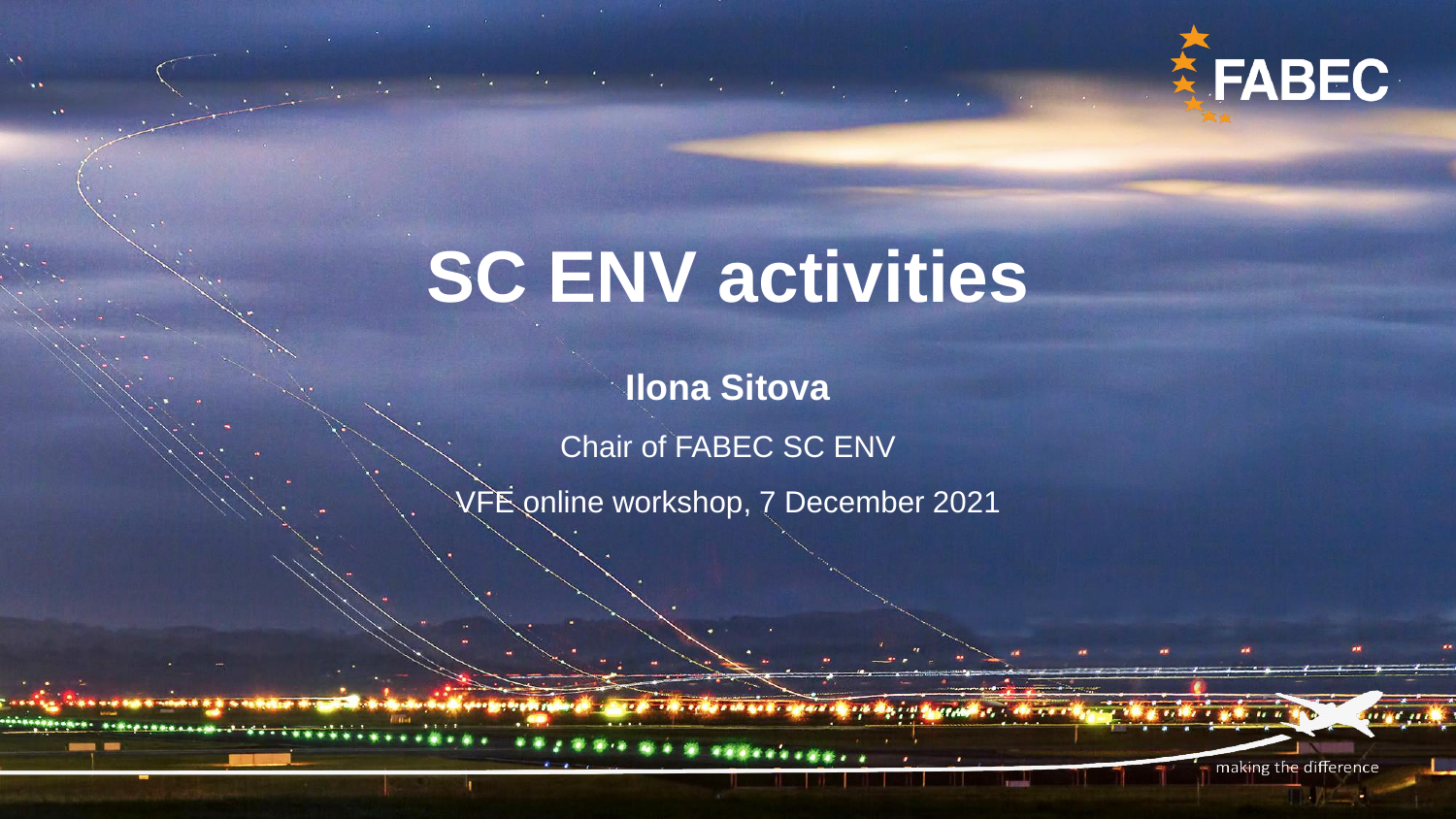

An **Advisory, Consultation** and **Monitoring** body for the FABEC ANSPs, by proposing joint initiatives and developing FABEC policies and positions in the ENV domain with close collaboration with other FABEC bodies, like: SC OPS, FUA TF, PMG, InterFab etc

- ATM/ANS Transparency WG to provide proposals to improve transparency regarding ANSP environmental performance and demonstrate how ANSPs efforts reduce environmental impacts.
- ICAO/CAEP: participation to the Working Group 2 (WG2) and the Modelling Data Group (MDG) in the CAEP 12 cycle (period 2019-2022);
- CCO/CDO TF has been included as a permanent task in RNDSG; FABEC members participate in (former) CDO/CCO TF and RNDSG;
- CANSO: FABEC members participate in CANSO Global ENV WG and (to a extent) also in the accreditation sub-group.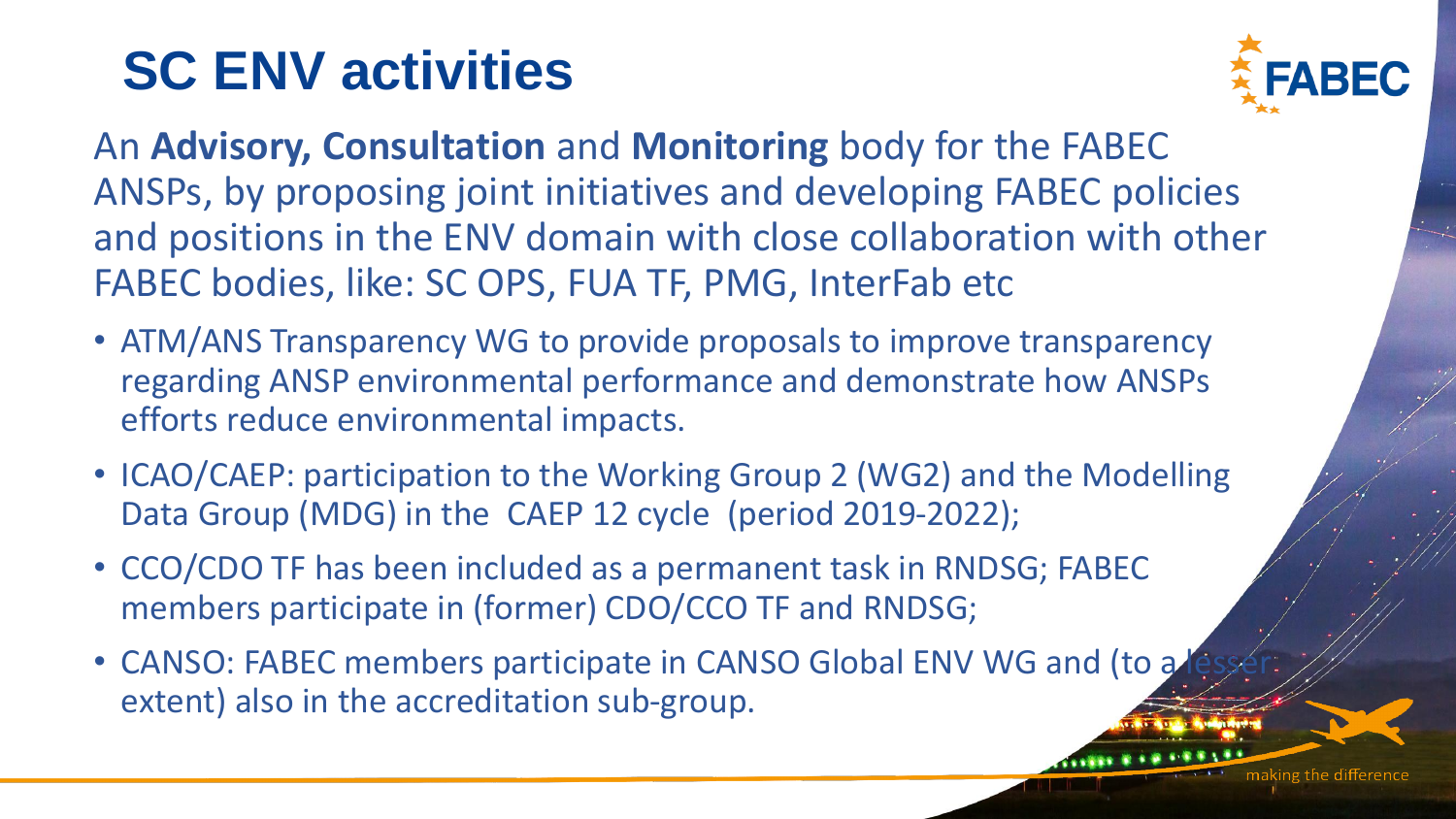

SC ENV studies:

- "Climate Change and the role of ATM", focusing on what FABEC ANSPs can do, what they cannot do (and why) and what they plan to do.
- "VFE constraints in Germany" VFE assessment of eNM19 summer measures on German city-pairs
- "RAD evolution since March 2020"
- "EBBR inbounds" study